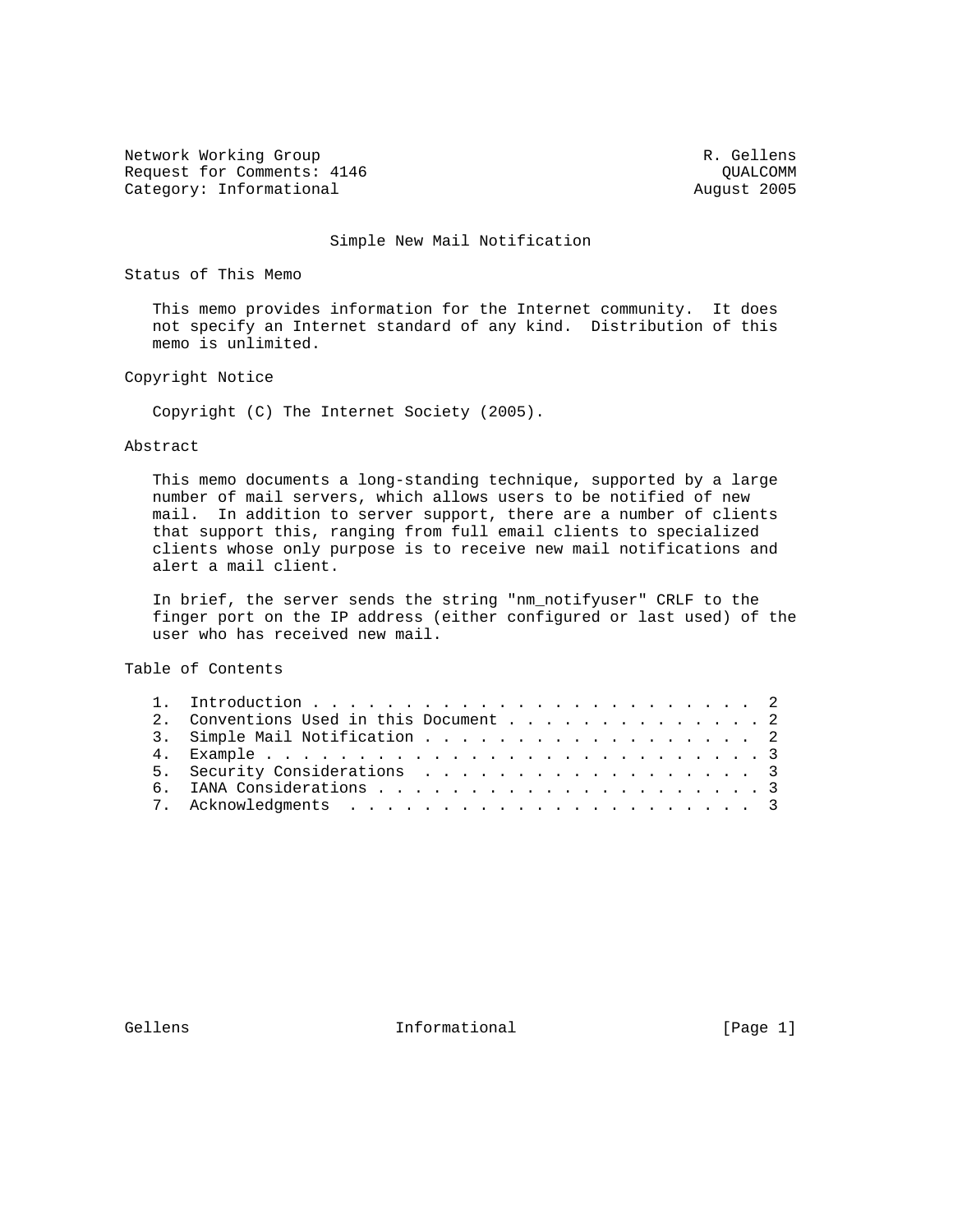## 1. Introduction

 There is a long-standing technique supported by a large number of mail servers that allows users to be notified of new mail. In addition to server support, there are a number of clients that support this, ranging from full email clients to specialized clients whose only purpose is to receive new mail notifications and alert a mail client. This technique is sometimes known as "notify mail" (after a shareware client of the same name), "biff", and the "finger hack".

2. Conventions Used in This Document

 In examples, "C:" indicates lines sent by the client, and "S:" indicates those sent by the server. Line breaks within a command example are for editorial purposes only. Line breaks in the protocol are indicated by "CRLF".

## 3. Simple Mail Notification

 With this technique, the server sends the string "nm\_notifyuser" immediately followed by CRLF to the finger port on the IP address for the user who has received new mail. The finger port is 79. Note that only the port for finger is used; the finger protocol itself is not used.

 The IP address to use may be configured, or the server may use the IP address that was last used to check mail by the user. Typically, this is a per-account configuration option.

 On the client system, a process must be listening to the finger port to be useful. When it receives the "nm\_notifyuser" string, it takes a configured action, typically instructing a mail client to fetch mail.

 Normally, a TCP connection to the target computer is opened, the "nm\_notifyuser" string is sent, and the connection is closed without waiting for a response.

 In some cases, UDP is used instead of TCP, but the default and general practice is TCP. Even though only a single message in one direction is sent (with no reply), TCP is used most often, probably for reliability.

 There is an assumption that the client listening on an IP address only has responsibility for one email account. If a client can check multiple accounts and receives the "nm\_notifyuser" string, it does not know which account received the mail.

Gellens 1nformational [Page 2]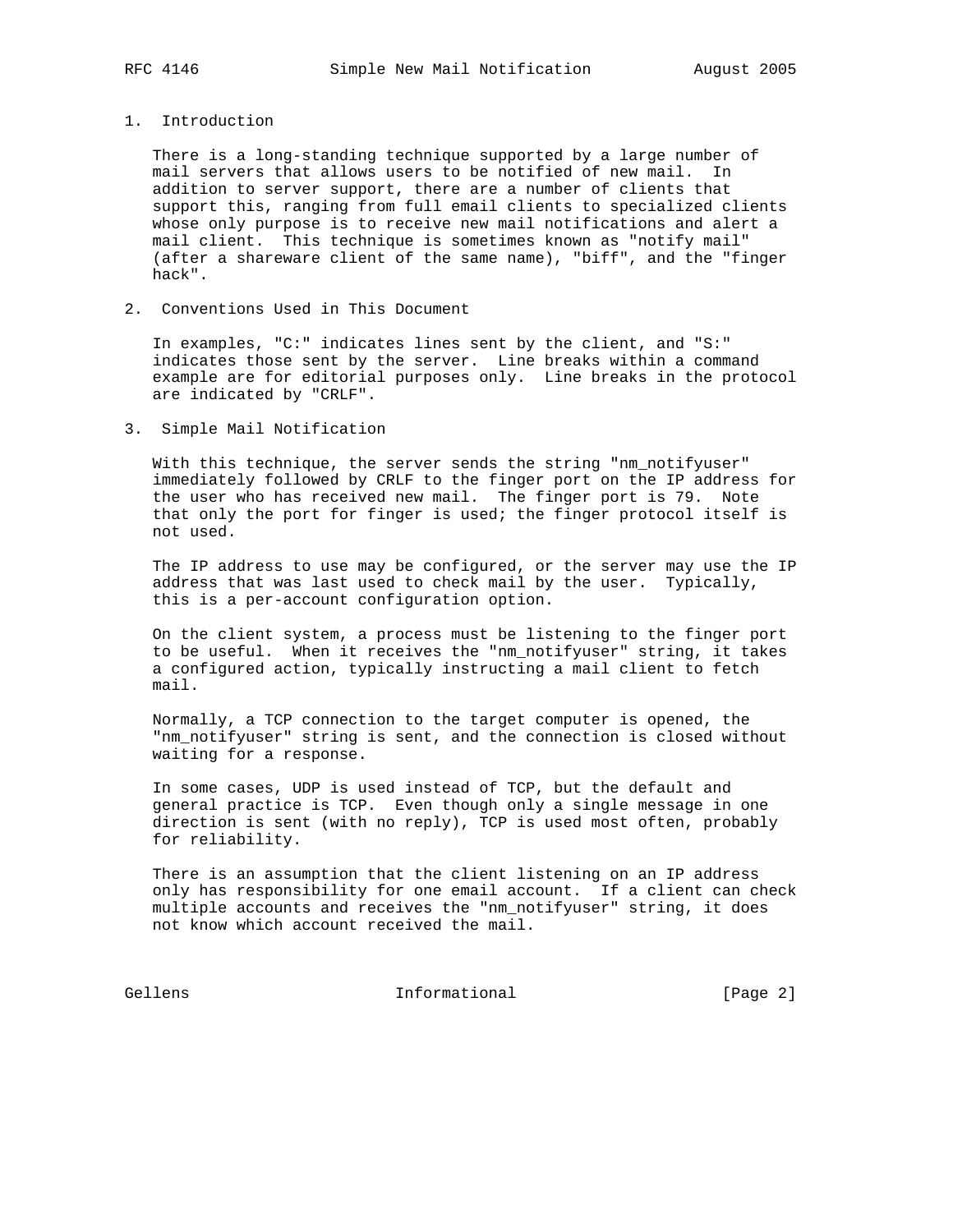There is a requirement that a finger daemon not be active on the client.

4. Example

 This example assumes that new mail has arrived at the server mail.isp.example.com for account fastness@example.net. The server has determined an IP address to which notification should be sent.

- C: <listens on TCP port 79>
- S: <opens TCP connection to IP address port 79>
- C: <accepts inbound connection on port 79>
- S: nm\_notifyuserCRLF
- S: <closes TCP connection>
- 5. Security Considerations

 There is no assurance that the "nm\_notifyuser" message is being sent to the correct IP address. Nor does the listening agent on the client system have any assurance that an "nm\_notifyuser" string was sent by a mail server that has received new mail for the user.

 It is trivial for an attacker to send large numbers of "nm\_notifyuser" messages to a targeted system. Client systems that are listening for this message SHOULD implement protections against being flooded with notifications. Many server systems already implement protections against users logging in and checking mail too frequently.

 Because use of this protocol requires that a port be open with an agent listening on it, if that agent contains vulnerabilities, it may create a remotely exploitable attack (for example, buffer overflows that permit an attacker to execute arbitrary code on the client system with the permissions of the agent). As usual, with a process listening on a port, the process should execute with the least possible privilege level and access.

6. IANA Considerations

 The notify mail hack (and this document) should be included as an additional usage for port 79.

7. Acknowledgments

The NotifyMail shareware utility was written by Scott Gruby.

Gellens 1nformational [Page 3]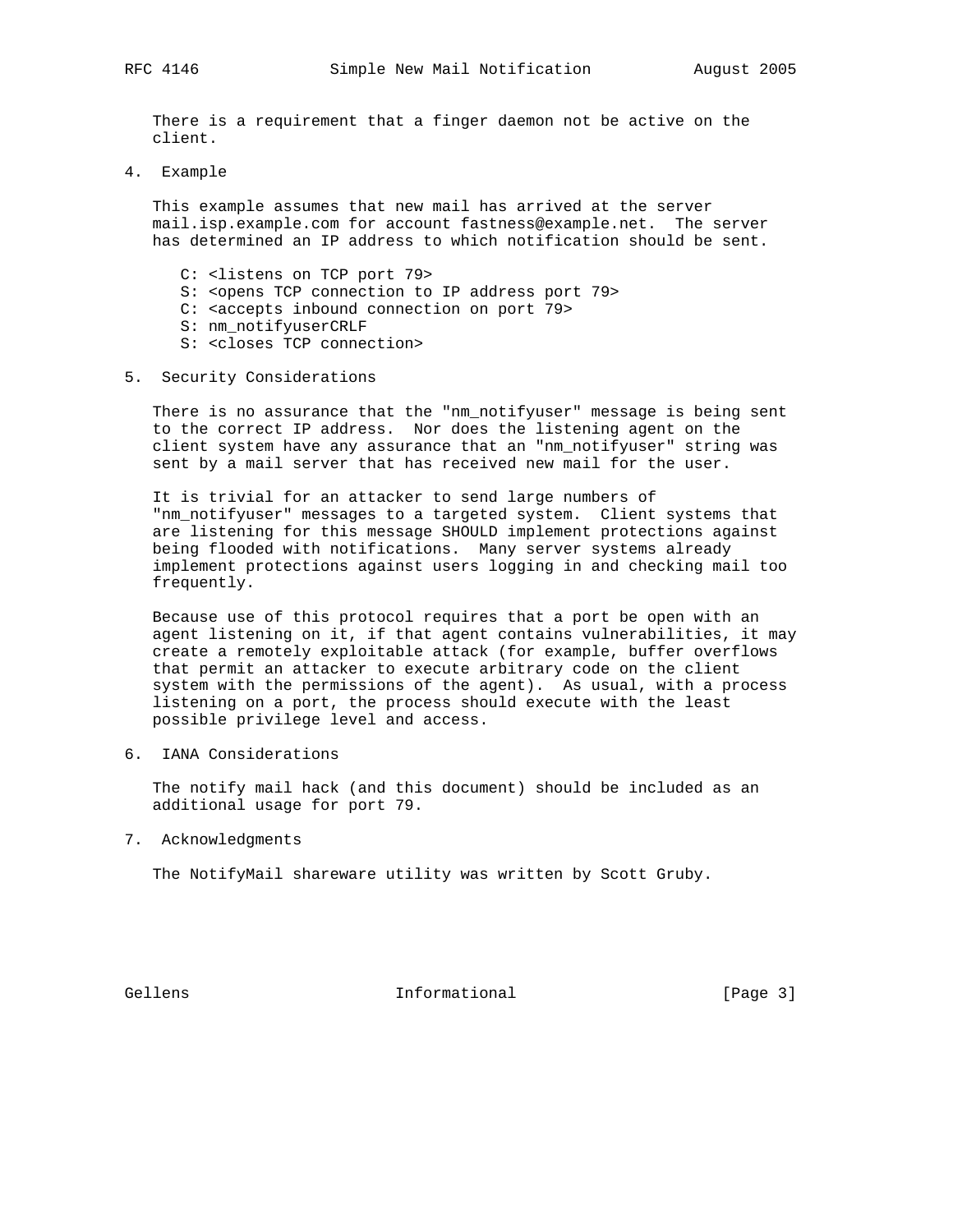Author's Address

 Randall Gellens QUALCOMM Incorporated 6455 Lusk Blvd. San Diego, CA 92121-2779 USA EMail: randy@qualcomm.com

Gellens 1nformational [Page 4]